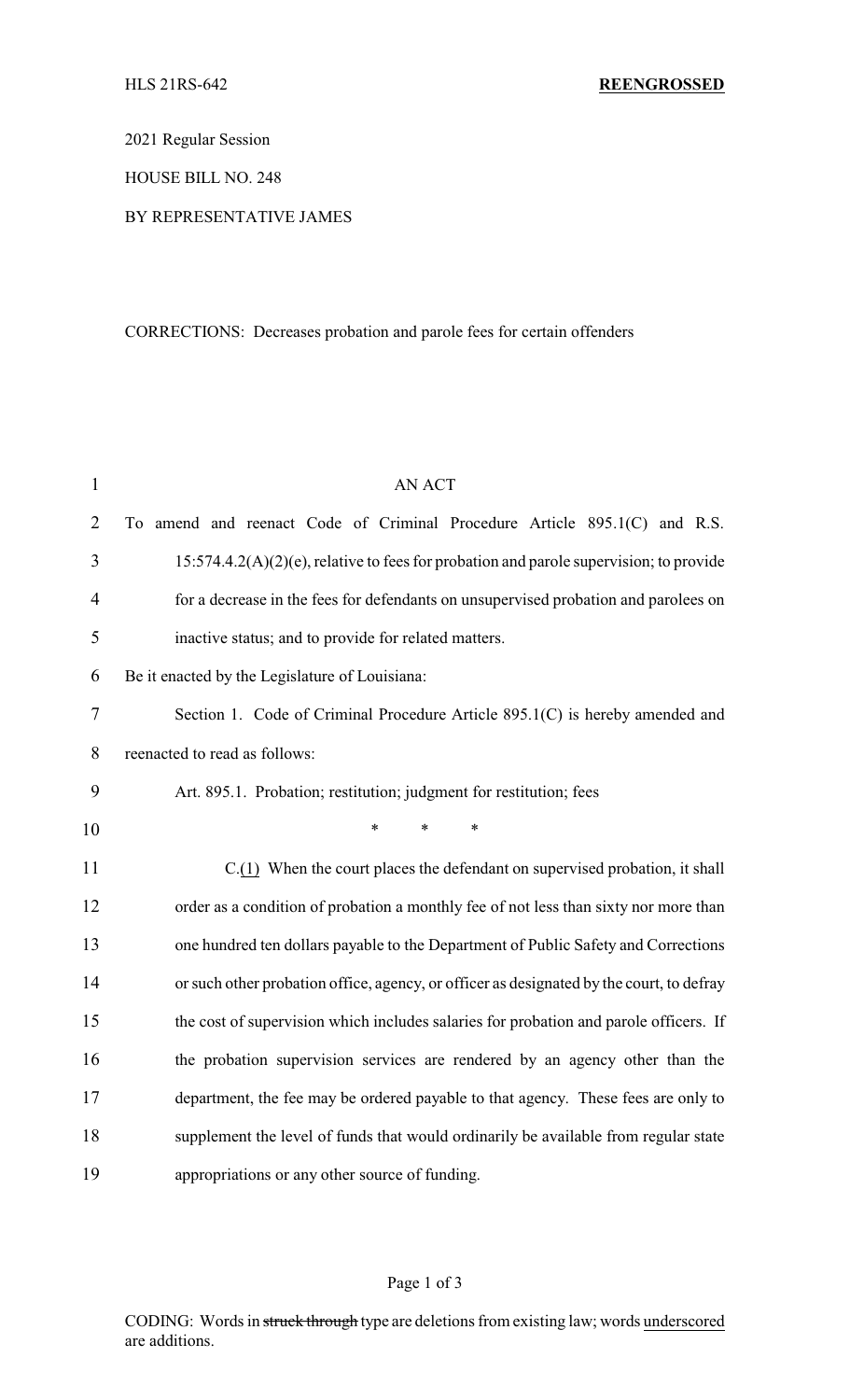| 1  | (2) When the court places the defendant on unsupervised probation, it shall             |
|----|-----------------------------------------------------------------------------------------|
| 2  | order as a condition of probation a monthly fee of not more than one dollar payable     |
| 3  | to the Department of Public Safety and Corrections or such other probation office,      |
| 4  | agency, or officer as designated by the court.                                          |
| 5  | $\ast$<br>$\ast$<br>*                                                                   |
| 6  | Section 2. R.S. $15:574.4.2(A)(2)(e)$ is hereby amended and reenacted to read as        |
| 7  | follows:                                                                                |
| 8  | §574.4.2. Decisions of committee on parole; nature, order, and conditions of parole;    |
| 9  | rules of conduct; infectious disease testing                                            |
| 10 | A.                                                                                      |
| 11 | *<br>*<br>$\ast$                                                                        |
| 12 | The committee may also require, either at the time of his release on<br>(2)             |
| 13 | parole or at any time while he remains on parole, that he conform to any of the         |
| 14 | following conditions of parole which are deemed appropriate to the circumstances        |
| 15 | of the particular case:                                                                 |
| 16 | $\ast$<br>*<br>*                                                                        |
| 17 | (e) Pay supervision fees to the Department of Public Safety and Corrections             |
| 18 | in an amount not to exceed sixty-three dollars based upon his ability to pay as         |
| 19 | determined by the committee on parole. A parolee placed on inactive status, as          |
| 20 | provided for in R.S. $15:574.7(E)(2)$ , shall only be required to pay a supervision fee |
| 21 | in an amount not to exceed one dollar. Supervision fee payments are due on the first    |
| 22 | day of each month and may be used to defray the cost of supervision which includes      |
| 23 | salaries for probation and parole officers.                                             |
| 24 | ∗<br>*<br>∗                                                                             |